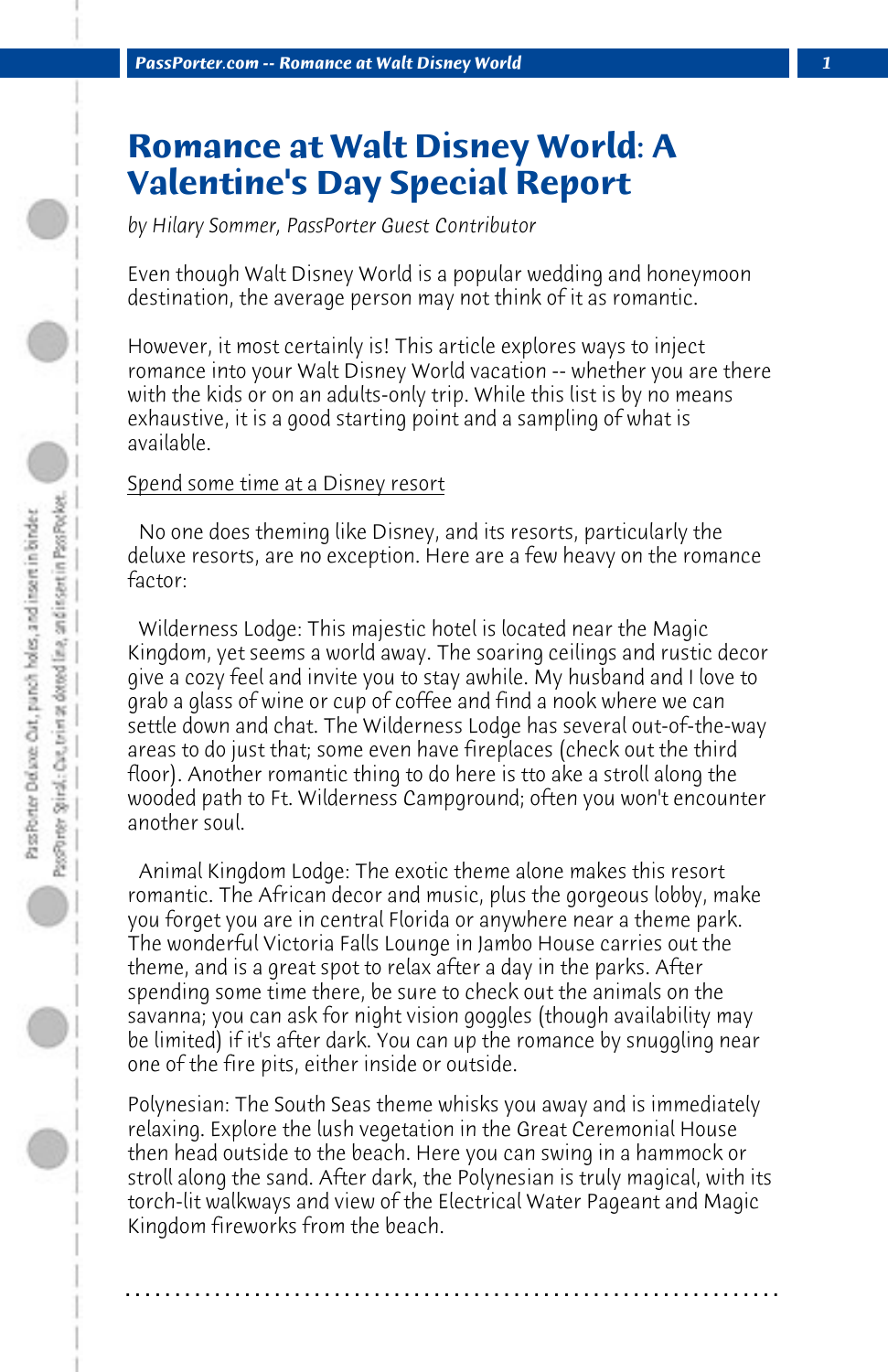Port Orleans French Quarter: This resort is small compared to others on Disney property, which gives it a certain charm. Add the New Orleans theme and meandering carriage paths and you have a pretty romantic place. Just strolling around the resort is nice, plus you can walk the path to Port Orleans Riverside or take a boat to Downtown Disney.

#### Indulge in a couples' massage or other spa treatment

Check out the newly re-opened Senses, A Disney Spa at Disney  $\&\#39$ ; s Grand Floridian Resort.The Mandara Spa at the Dolphin and the Spa at Saratoga Springs also offer the amenities you would expect, and both have nice options for couples. A late afternoon spa treatment followed by dinner at one of Disney's Signature restaurants is a great way to unwind and spend some quality time together. (Though they do not have full-service day spas Wilderness Lodge, Animal Kingdom, Lodge, Boardwalk Inn, Contemporary, Coronado Springs, and Yacht Club all offer massage services.)

#### Get on a boat

 There is perhaps nothing more romantic than a Disney boat ride at dusk. My favorites are the ride between the Magic Kingdom and Wilderness Lodge, the tranquil float from Downtown Disney to Port Orleans, and the boats serving EPCOT, Disney's Hollywood Studios, and the Boardwalk resorts. Time your journey from Wilderness Lodge to the Magic Kingdom so you can watch the fireworks; absolutely magical! Another option is to rent a pontoon boat or other water craft and explore the Disney waterways on your own. This can be done at Beach Club, Caribbean Beach, Contemporary, Port Orleans, Grand Floridian, Polynesian, Wilderness Lodge, Yacht Club, Ft. Wilderness, Old Key West, Coronado Springs, and Downtown Disney.

### Act like a couple of kids

 Ride your favorite rides, giggle, and let the joy of Walt Disney World wash over you. We recently rode Dumbo (which neither of us had been on since we were very small children) and it was magical, especially after dark. Riding a thrill ride, such as Tower of Terror at Disney's Hollywood Studios, can also be romantic. Grab each other on the drops, and scream if you feel like it!

## Take a trip around the world at Epcot

Epcot $\&$ #39;s World Showcase is a great place to find romance. Just

**. . . . . . . . . . . . . . . . . . . . . . . . . . . . . . . . . . . . . . . . . . . . . . . . . . . . . . . . . . . . . . . . . .**